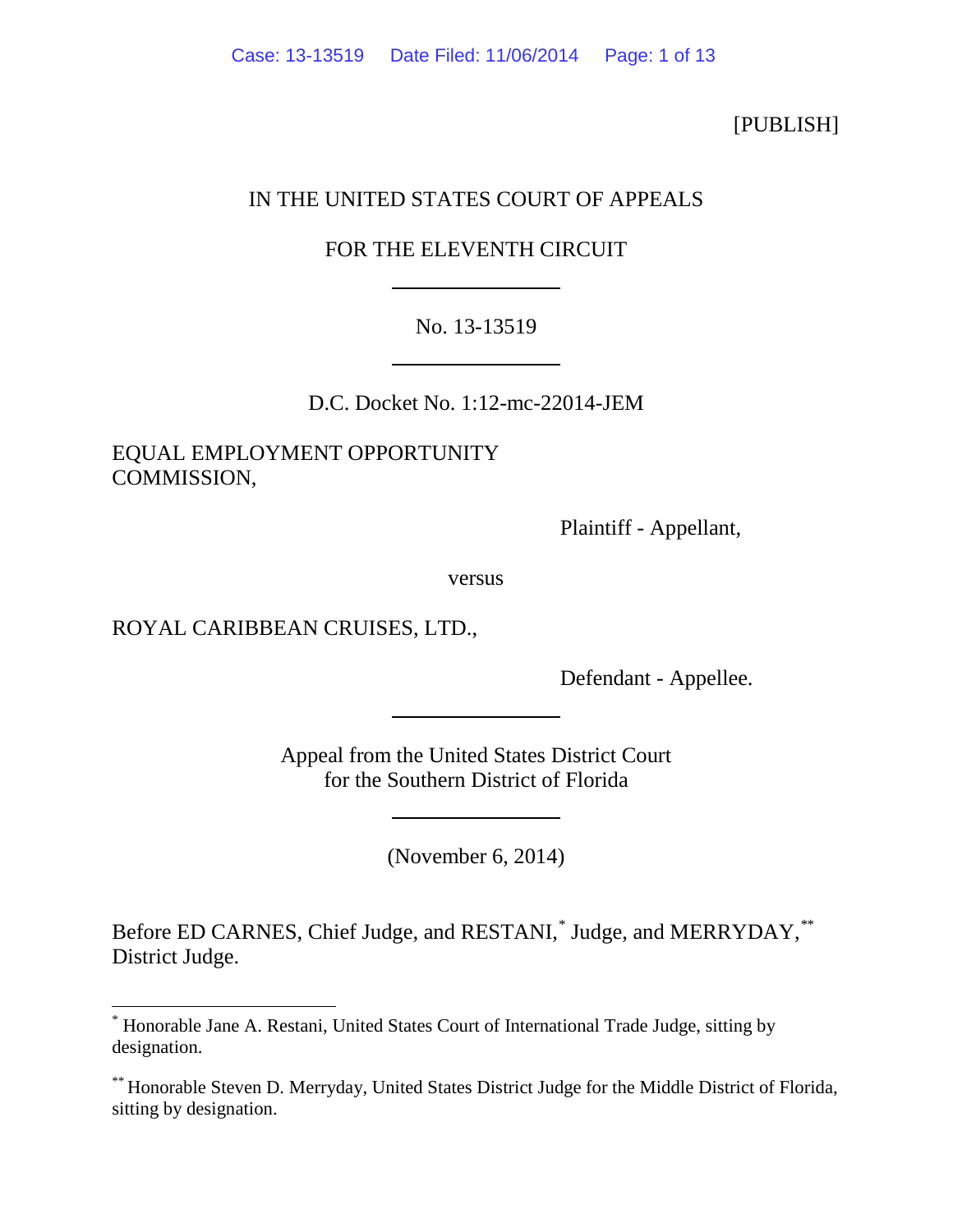#### PER CURIAM:

The Equal Employment Opportunity Commission ("the EEOC" or "the Commission") appeals the district court's denial of the EEOC's application for enforcement of its administrative subpoena issued to Royal Caribbean Cruises, Ltd. ("RCCL"). After careful consideration and with the benefit of oral argument, we affirm. $<sup>1</sup>$  $<sup>1</sup>$  $<sup>1</sup>$ </sup>

#### **BACKGROUND**

In June 2010, Jose Morabito, an Argentinean national who was employed by RCCL as an assistant waiter on one of its cruise ships, filed a charge of discrimination with the EEOC. Mr. Morabito alleged that RCCL violated the Americans with Disabilities Act ("ADA"), 42 U.S.C. § 12112, when RCCL refused to renew his employment contract after he was diagnosed with a medical condition. Mr. Morabito had been diagnosed with HIV and Kaposi Sarcoma, but he had been declared fit for duty by his physician.

RCCL responded to the charge with a position statement contending that (1) the ADA was inapplicable because Mr. Morabito was a foreign national who was employed on a ship flying the flag of the Bahamas and (2) because RCCL's ships are registered under the law of the Bahamas, RCCL was required to follow the Bahamas Maritime Authority ("BMA") medical standards for seafarers, which

<span id="page-1-0"></span><sup>&</sup>lt;sup>1</sup> The district court had jurisdiction pursuant to 42 U.S.C. § 2000e-9 (2012) and 29 U.S.C. § 161(2). We exercise jurisdiction pursuant to 28 U.S.C. § 1291.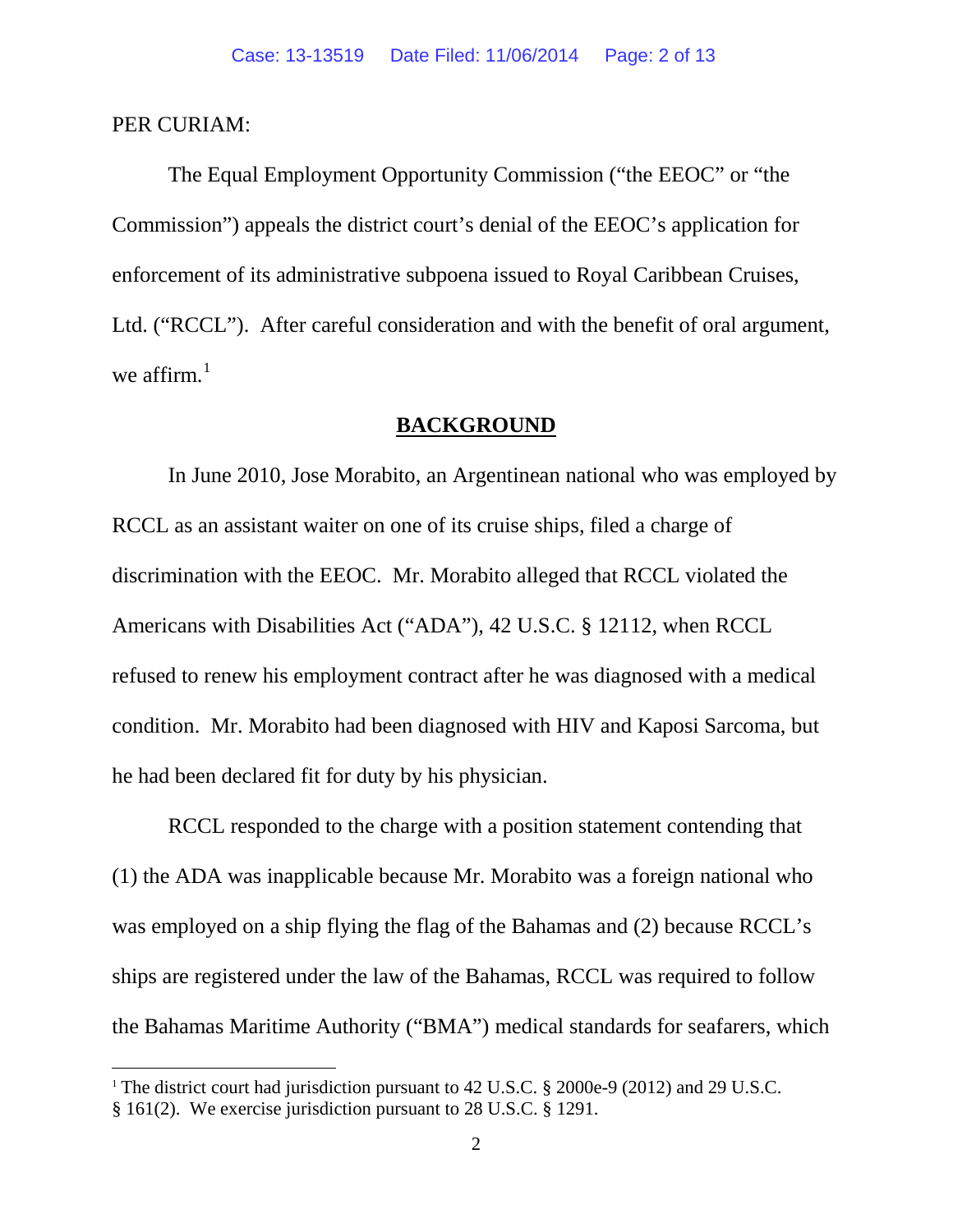allegedly disqualified Mr. Morabito from duty at sea.

After receiving RCCL's position statement, the EEOC requested a list of all employees discharged by RCCL since 2010 pursuant to the BMA medical standards. RCCL objected, asserting that the ADA did not cover foreign nationals working on foreign-flagged ships and that the information sought was not relevant to Mr. Morabito's charge.

The EEOC ultimately issued an administrative subpoena, which included requests for the following information<sup>[2](#page-2-0)</sup>:

- (1) List all employees who were discharged or whose contracts were not renewed [from August 25, 2009, through present<sup>[3](#page-2-1)</sup>] due to a medical reason . . . .
- (2) For each employee listed in response to request number 1, include employee's name, citizenship, employment contract, position title, reason for and date of discharge, a copy of the separation notice and the last known contact information for each individual.
- (3) For each employee listed in response to request number l, include their employment application and related correspondence, any interview notes, the identity of the person who hired the employee, how the employee obtained the position (i.e. online, in person, recruiter), the location where the employee was interviewed, and the identity and location of the person who made the final hiring decision.

<span id="page-2-0"></span> $2$  The subpoena also requested information pertaining to RCCL's general hiring and firing practices and its business operations in Miami, Florida. RCCL fully responded to these requests.

<span id="page-2-1"></span><sup>&</sup>lt;sup>3</sup> The EEOC's original subpoena requested information from January 1, 2008, through present. The EEOC modified the relevant timeframe so that the information was limited to August 25, 2009, through present.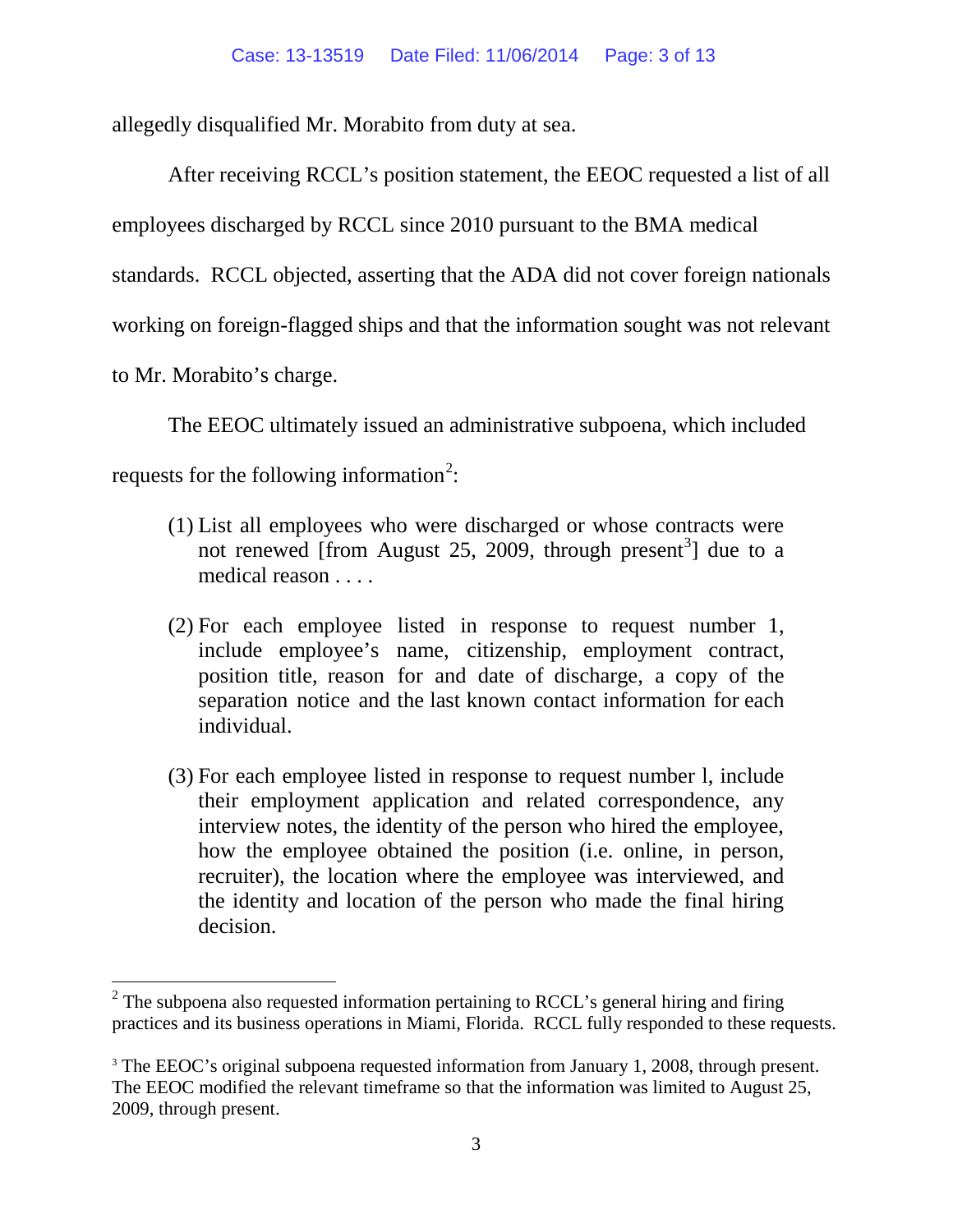- (4) List all persons who applied for a position but were not hired within the relevant period due to a medical reason . . . .
- (5) For each employee listed in response to request number 4, include their citizenship, employment application and related correspondence, any interview notes, the identity of the person [who] hired the employee, how the employee learned of the position (i.e. online, in person, recruiter), the location where the employee was interviewed, and the identity and location of the person who made the final hiring decisions.

RCCL partially complied by providing records for employees or applicants who were United States citizens. The EEOC sought to compel enforcement of the requests for the remaining records regarding non-U.S. citizens who had been discharged or denied employment because of a medical condition.

The magistrate judge recommended that the petition to enforce the subpoena be denied on the grounds that the information sought was not relevant to Mr. Morabito's charge and that compliance with the disputed portions of the subpoena would be unduly burdensome. The EEOC filed objections with the district court. The district court rejected the EEOC's contentions and affirmed and adopted the magistrate judge's report and recommendation. The EEOC appeals.

#### **DISCUSSION**

In investigating allegations of unlawful employment practices, the EEOC is entitled to inspect and copy "any evidence of any person being investigated or proceeded against that relates to unlawful employment practices . . . and is relevant to the charge under investigation." 42 U.S.C. § 2000e-8(a) (2012). Although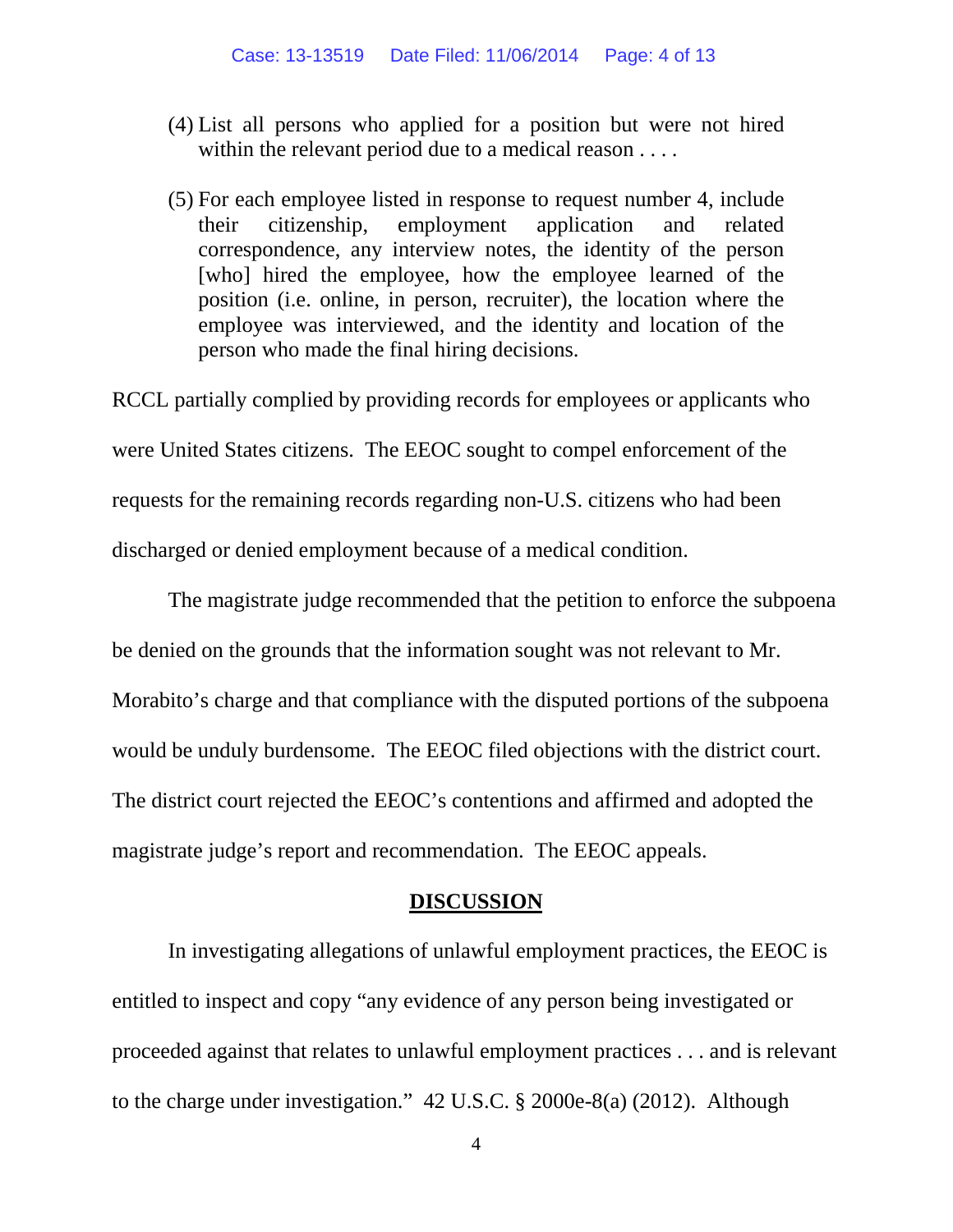"courts have generously construed the term 'relevant' and have afforded the Commission access to virtually any material that might cast light on the allegations against the employer," the Supreme Court has cautioned against construing the EEOC's investigative authority so broadly that the relevancy requirement is rendered "a nullity." EEOC v. Shell Oil Co., 466 U.S. 54, 68–69 (1984). A district court also "may weigh such equitable criteria as reasonableness and oppressiveness in issuing a subpoena for documents." EEOC v. Packard Elec. Div., Gen. Motors Corp., 569 F.2d 315, 318 (5th Cir. 1978).<sup>[4](#page-4-0)</sup>

"The 'relevance' of documents in an administrative proceeding is a mixed question of law and fact, which implies that our standard of review of such determinations should look either to 'legal error' or to 'clear error,' depending on the circumstances." Id. at 317–18. We review the district court's balancing of the relative hardships and benefits of enforcement for abuse of discretion. Id. at 318. We find no error in the district court's opinion.

As the district court noted, the record below makes clear that the disputed portions of the subpoena are aimed at discovering members of a potential class of employees or applicants who suffered from a pattern or practice of discrimination, rather than fleshing out Mr. Morabito's charge. Although statistical and comparative data in some cases may be relevant in determining whether unlawful

<span id="page-4-0"></span> $4$  All decisions of the Fifth Circuit issued prior to the close of business on September 30, 1981, are binding precedent. Bonner v. City of Prichard, 661 F.2d 1206, 1209 (11th Cir. 1981).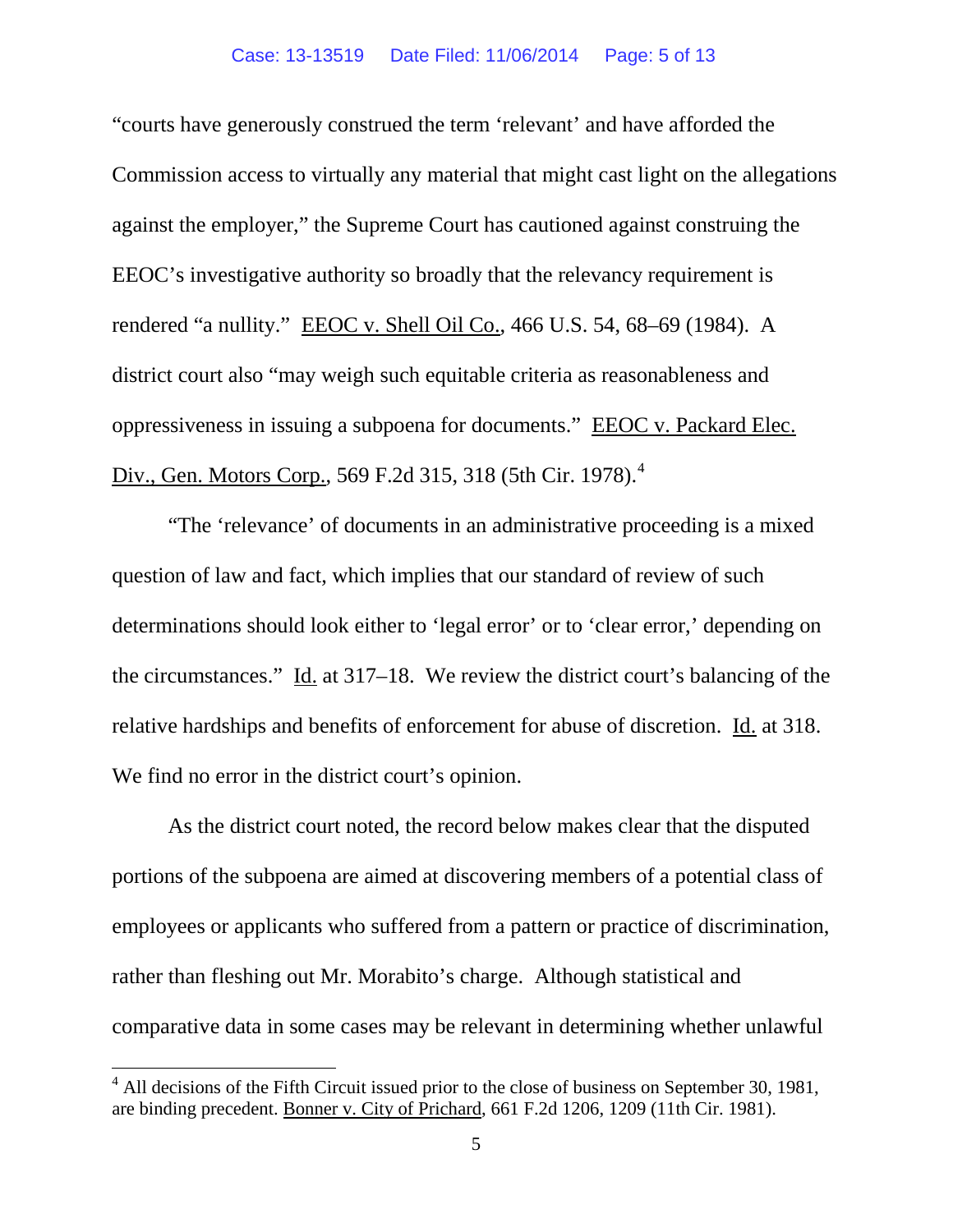discrimination occurred, the EEOC was required to make some showing that the requested information "bears on the subject matter of the[] individual complaint[]." Id.

The arguments presented by the EEOC on this point amounted to simply parroting the Supreme Court's statement that the information "might cast light on the allegations" against RCCL. Shell Oil, 466 U.S. at 69. It is not immediately clear, however, why company-wide data regarding employees and applicants around the world with any medical condition, including conditions not specifically covered by the BMA medical standards or similar to Mr. Morabito's, would shed light on Mr. Morabito's individual charge that he was fired because of his HIV and Kaposi Sarcoma diagnoses. This is especially so as RCCL admits that Mr. Morabito was terminated because of his medical condition, which RCCL alleges was required by the BMA medical standards. This does not appear to be a case where statistical data is needed to determine whether an employer's facially neutral explanation for the adverse employment decision is pretext for discrimination. We cannot say based on the record before us that the district court clearly erred in determining the interrelation, or lack thereof, between the information sought and the allegations in Mr. Morabito's charge. See Packard, 569 F.2d at 318 (holding that district court's finding that facility-wide statistical data was not relevant to individual charges of discrimination was not clearly erroneous); EEOC v. United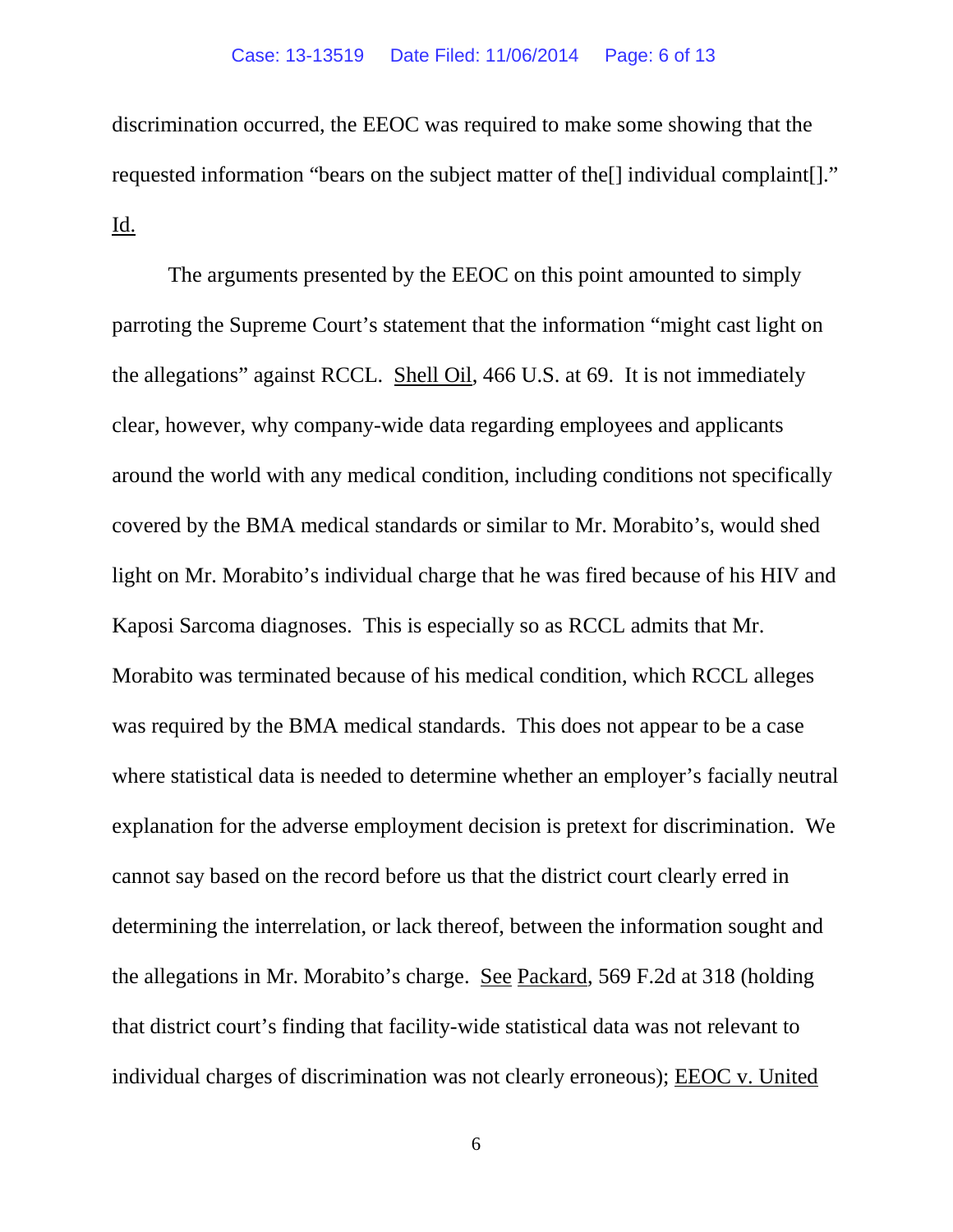Air Lines, Inc., 287 F.3d 643, 654–55 (7th Cir. 2002) (holding that world-wide company information regarding employees who had taken medical leave of absence or had been laid off and benefits they received was not relevant to resolving individual flight attendant's charge that employer unlawfully failed to make contributions to French social security system on behalf of Americans employed or domiciled in France).

The EEOC focused most of its efforts before the district court, and in its briefs before us, on its argument that the EEOC is entitled to expand the investigation to uncover other potential violations and victims of discrimination on the basis of disability. According to the EEOC, this information is relevant because it is the same type of discrimination alleged in Mr. Morabito's charge and RCCL's reliance on the BMA standards suggests that others might have been discriminated against. We do not construe the relevancy standard so broadly. It might be that this information is related to Mr. Morabito's individual charge, but the standard by which the EEOC's subpoena power is governed is "relevant to the charge under investigation." 42 U.S.C. § 2000e-8(a) (emphasis added). The relevance that is necessary to support a subpoena for the investigation of an individual charge is relevance to the contested issues that must be decided to resolve that charge, not relevance to issues that may be contested when and if future charges are brought by others. Because RCCL has admitted that the reason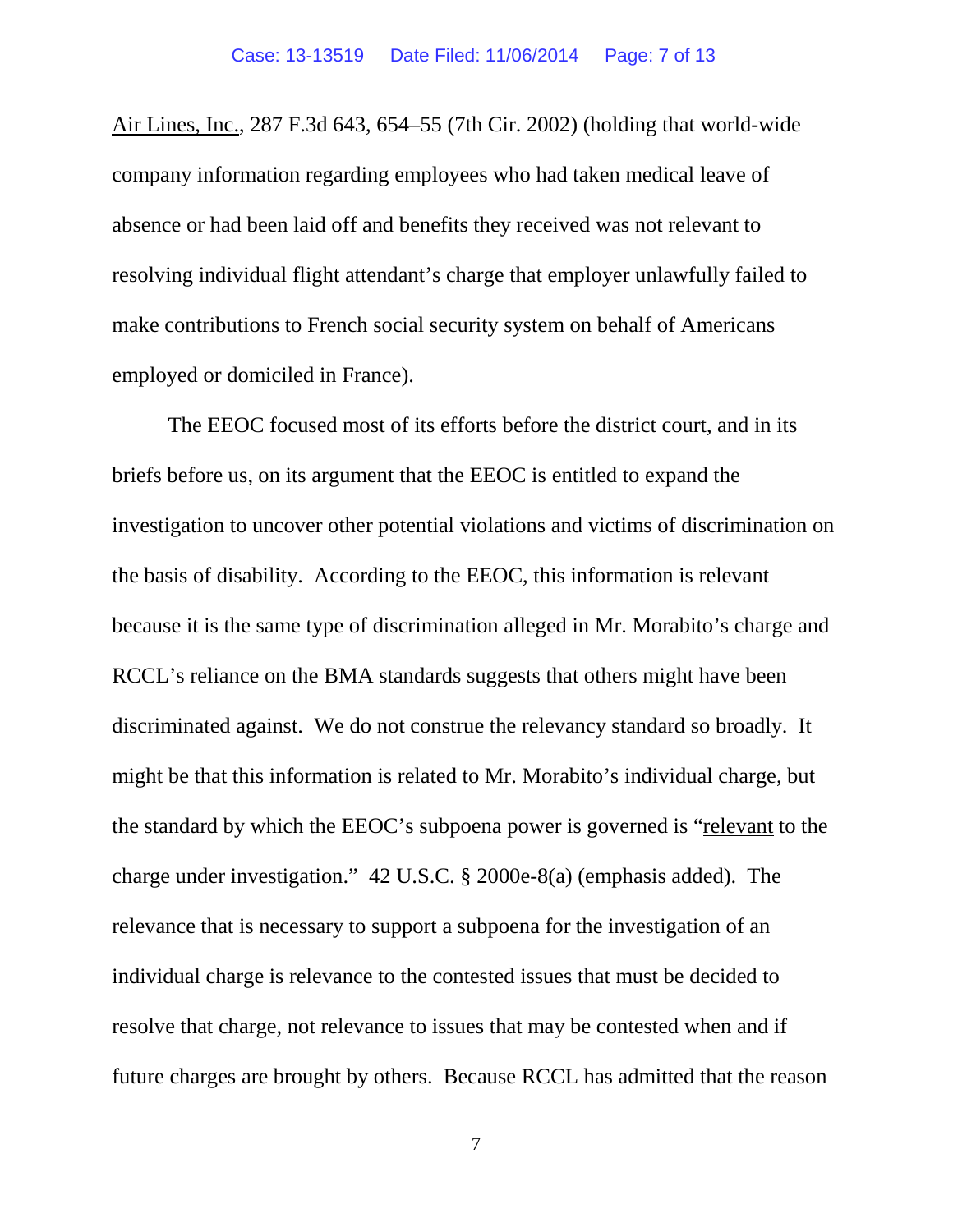that it refused to renew Mr. Morabito's contract is his medical condition, whether it refused to renew other employee's contracts for the same reason is irrelevant to his charge. That issue is settled. Although eradicating unlawful discrimination and protecting other as-yet undiscovered victims are laudatory goals and within the Commission's broad mandate, the EEOC must still make the necessary showing of relevancy in attempting to enforce its subpoena. We agree with the magistrate judge and the district court that the broad company-wide information sought by the EEOC here has not been demonstrated to be relevant to the only contested issues that remain from those that arose as a result of the individual charge brought by Mr. Morabito.

Even if the information sought has some tenuous relevance to the charge filed by Mr. Morabito, we find no error in the district court's holding that compliance with the subpoena would be unduly burdensome to RCCL. As explained, the information sought by the EEOC is at best tangentially relevant to Mr. Morabito's individual charge of discrimination. The only issues in dispute regarding Mr. Morabito's individual charge are whether the EEOC has jurisdiction over his claim, as he is a foreign national who was employed on a foreign-flagged ship, and whether the BMA standards provide a valid justification for RCCL's employment decision. RCCL already has provided the EEOC with information regarding its corporate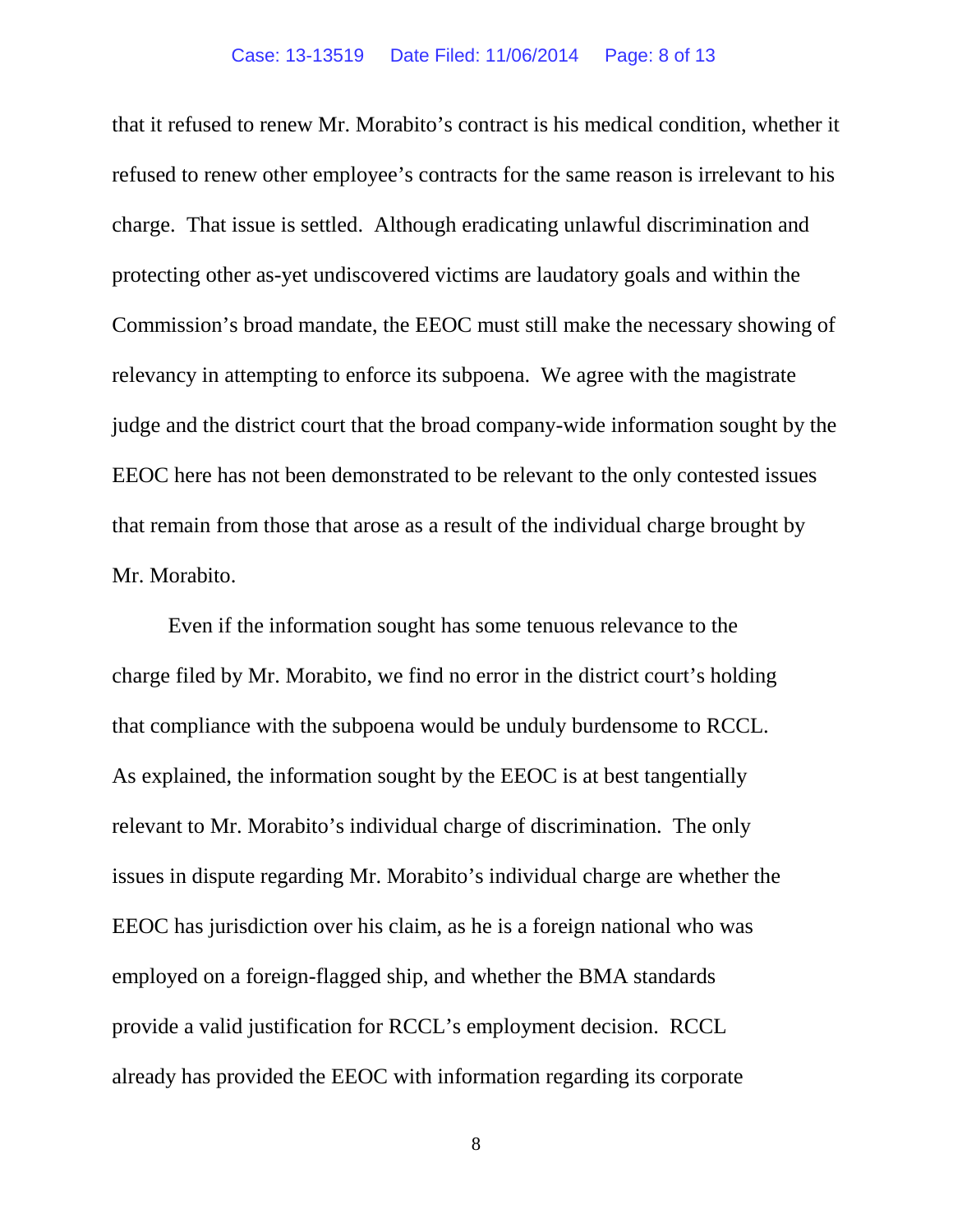#### Case: 13-13519 Date Filed: 11/06/2014 Page: 9 of 13

structure, its hiring and firing practices, the BMA standards, and the circumstances surrounding Mr. Morabito's termination. The EEOC failed to present a cogent argument as to how the additional information sought, which pertains to employees and applicants from around the world suffering from any medical condition, in the light of the information the EEOC already possesses, would further aid the Commission in resolving the issues in dispute regarding Mr. Morabito's charge.

To the extent that the EEOC desires this information so that it may advocate on behalf of other potential victims of employment discrimination, the need for the subpoenaed information is relatively low. The Commission has the ability to file a Commissioner's charge alleging a pattern and practice of discrimination that could support a request for that information. See 42 U.S.C. § 2000e-5(b) (2012) (providing that a discrimination charge may be filed "by or on behalf of a person claiming to be aggrieved, or by a member of the Commission"). In any case, the EEOC may not enforce a subpoena in the investigation of an individual charge merely as an expedient bypass of the mechanisms required to file a Commissioner's charge.

In contrast to the limited need for the subpoenaed information to resolve Mr. Morabito's claim, the burden on RCCL in complying with the subpoena would be significant. RCCL would be required to manually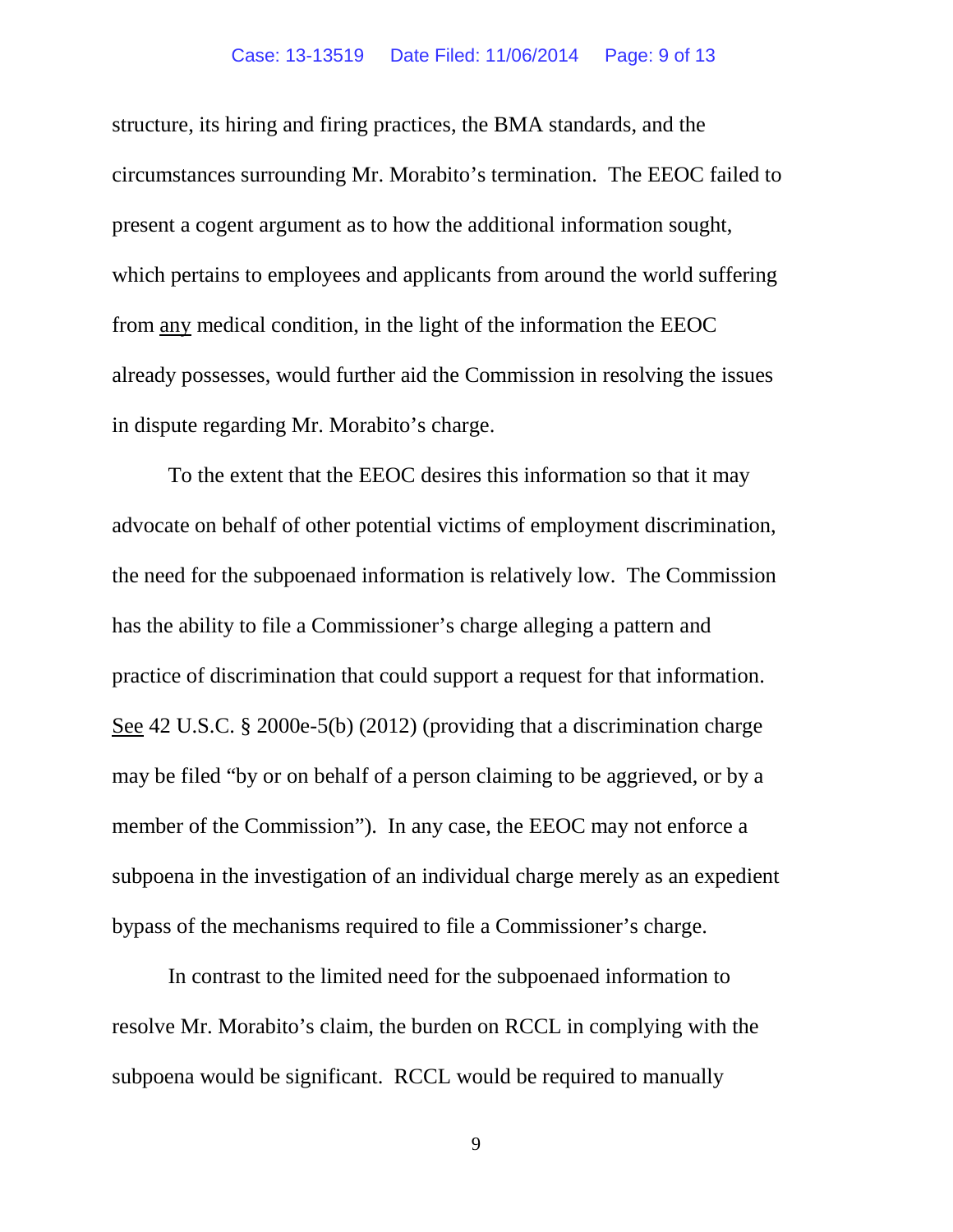review and cross-reference paper documents relating to thousands of former employees. Additionally, RCCL would be required to collect records from independent hiring partners concerning thousands of applicants who were not hired. To supply the information sought, RCCL estimated that it would need to divert five to seven employees from their usual tasks for forty hours a week for two months. As the EEOC has little, if any, need for the requested information to resolve Mr. Morabito's charge, this burden is unwarranted.

Moreover, RCCL has raised a legitimate question regarding whether the EEOC has jurisdiction over the claims of foreign nationals on foreignflagged ships, like Mr. Morabito, when doing so likely would interfere with the internal order of the vessels. See Spector v. Norwegian Cruise Line Ltd., 545 U.S. 119, 125 (2005) ("Our cases hold that a clear statement of congressional intent is necessary before a general statutory requirement can interfere with matters that concern a foreign-flag vessel's internal affairs and operations . . . ."); Lobo v. Celebrity Cruises, Inc., 704 F.3d 882, 888 & n.10 (11th Cir. 2013) (holding that the Labor Management Relations Act and National Labor Relations Act do not apply to wage disputes between foreign-flagged ship and its foreign crew, even when ship enters U.S. waters). Although we need not decide at this time whether the EEOC lacks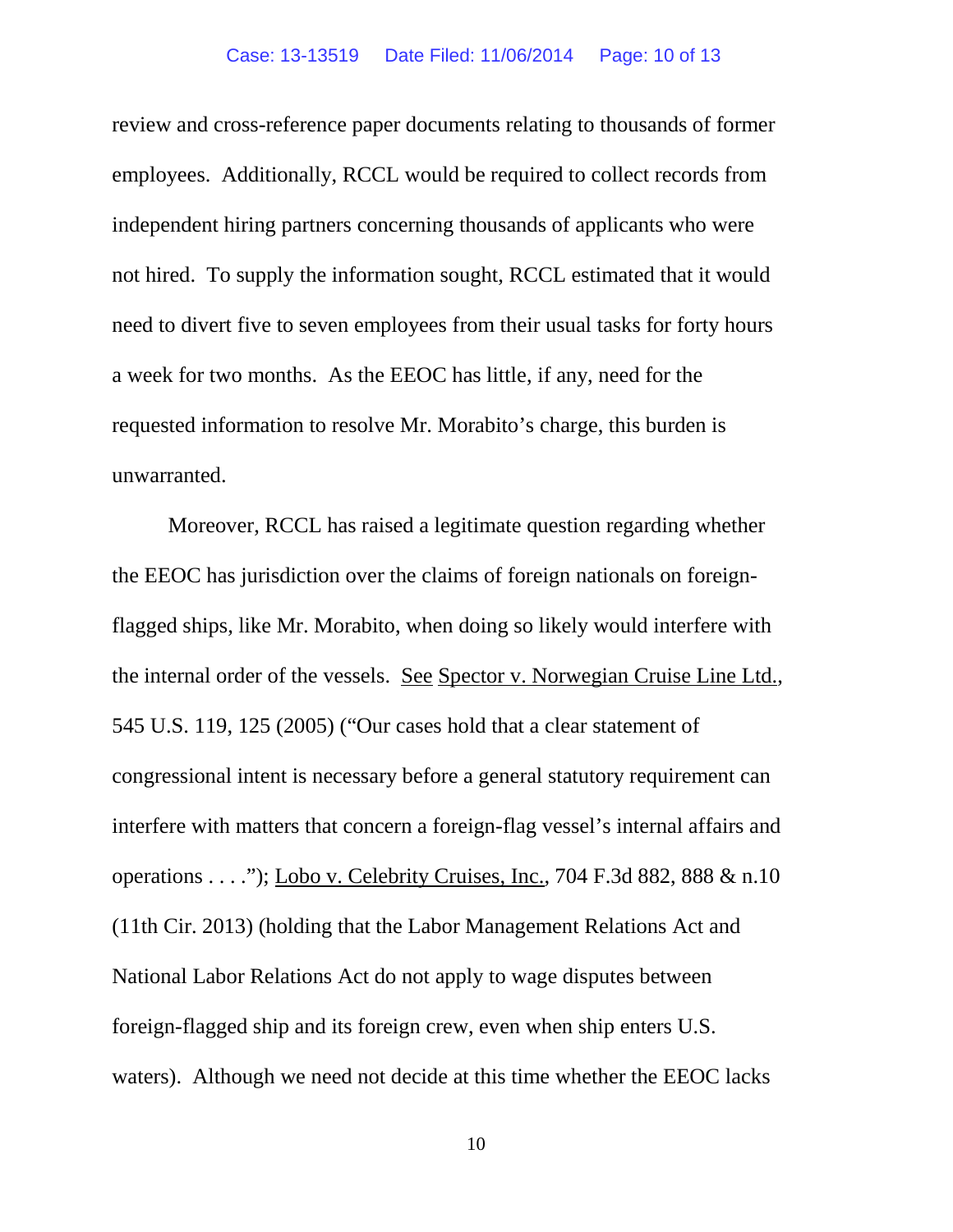jurisdiction over claims of foreign nationals employed on foreign-flagged ships, see EEOC v. Kloster Cruise Ltd.*,* 939 F.2d 920, 922–23 (11th Cir. 1991), the district court was justified in considering this potential jurisdictional hurdle in weighing the potential benefits and hardships of enforcing the EEOC's wide-ranging subpoena in this case.

In an attempt to challenge the district court's analysis, the EEOC cites cases from other Courts of Appeals that suggest that a party seeking to avoid enforcement of an EEOC administrative subpoena must show that compliance would interfere with its normal business operations. See Appellant's Br. 43–44 (citing EEOC v. Bay Shipbuilding Corp., 668 F.2d 304, 313 (7th Cir. 1981); EEOC v. Citicorp Diners Club, Inc., 985 F.2d 1036, 1040 (10th Cir.1993); EEOC v. Randstad, 685 F.3d 433, 452 (4th Cir. 2012)). According to the EEOC, RCCL has not even attempted to show that devoting five to seven employees for two months would disrupt its normal business operations when RCCL employs over 50,000 people and is a multibillion dollar business.

We reject such a rigid rule in the burdensomeness analysis. The court in Packard stated that a district court is authorized to "weigh such equitable criteria as reasonableness and oppressiveness" and that "this rubric impl[ies] a balancing of hardships and benefits." 569 F.2d at 318. The use of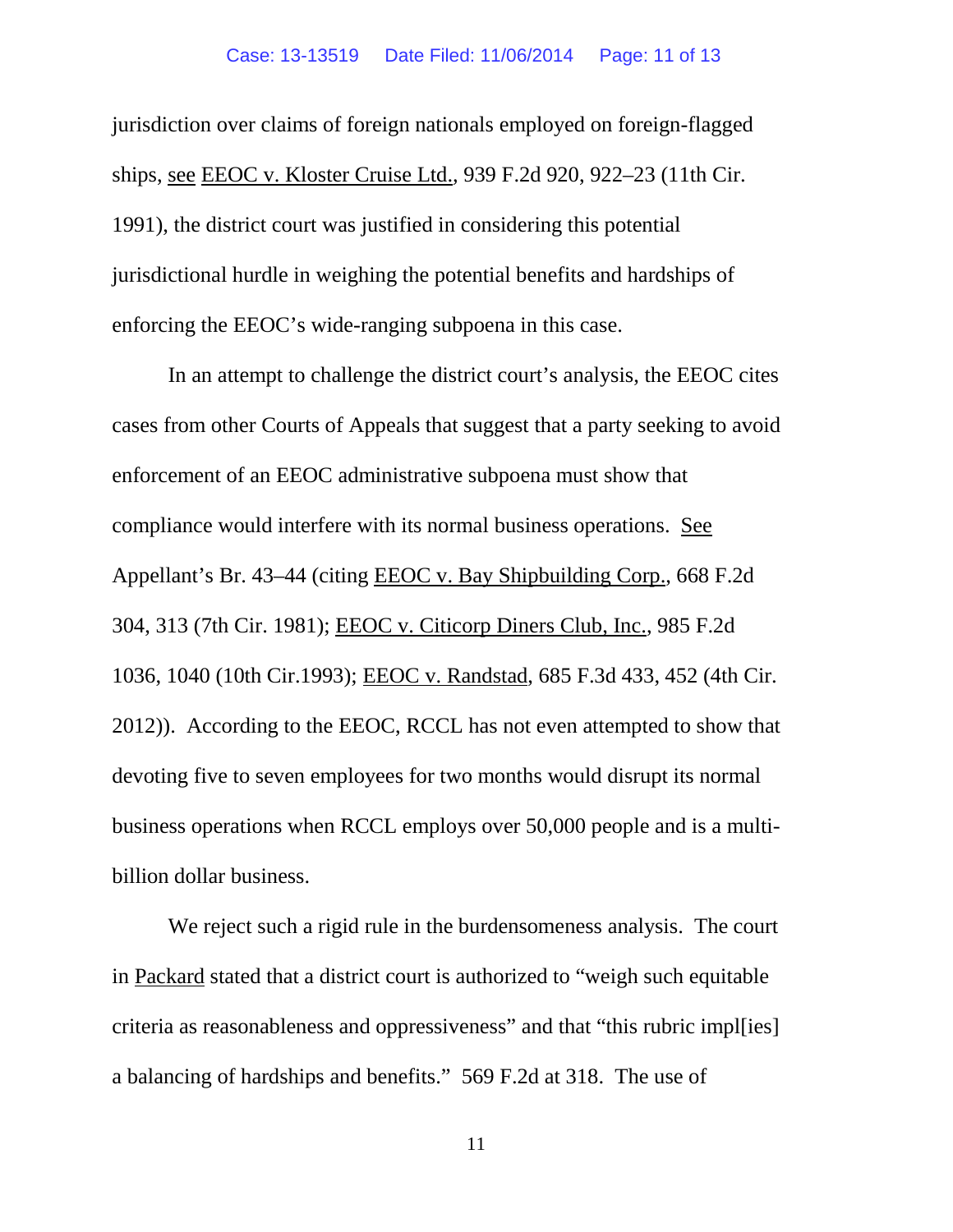"such . . . criteria" and the plural of "hardship" and "benefit" clearly indicates that a district court may consider a number of factors in this analysis, rather than requiring specific types of evidence on a single factor. See also United Air Lines, 287 F.3d at 653 (noting that cases such as Bay Shipbuilding have suggested a party must show that compliance would threaten normal business operations but explaining "that scenario is more illustrative than categorical" and "[w]hat is unduly burdensome depends on the particular facts of each case and no hard and fast rule can be applied to resolve the question" (internal quotation marks omitted)); EEOC v. Ford Motor Credit Co., 26 F.3d 44, 47 (6th Cir. 1994) ("Essentially, this court's task is to weigh the likely relevance of the requested material to the investigation against the burden to Ford of producing the material.").

We conclude that the district court's weighing of the burden to RCCL, which certainly was not trivial, and the likely irrelevance of the information to Mr. Morabito's charge was not an abuse of discretion, especially in the light of the jurisdictional issues raised by RCCL. $<sup>5</sup>$  $<sup>5</sup>$  $<sup>5</sup>$ </sup>

<span id="page-11-0"></span><sup>&</sup>lt;sup>5</sup> We decline the EEOC's invitation to modify the scope of the subpoena. First, the possibility of modification was not presented to the district court in the objections to the magistrate judge's report and recommendation. Additionally, under the EEOC's proposed modification, RCCL would still be required to supply information regarding all applicants who were denied employment because of a medical condiction and all terminated employees who had worked on ships that entered U.S. waters. It is unclear how much this modification would reduce the burden on RCCL in reviewing the documents necessary to compile that information, and the relevancy and jurisdictional issues described above remain.